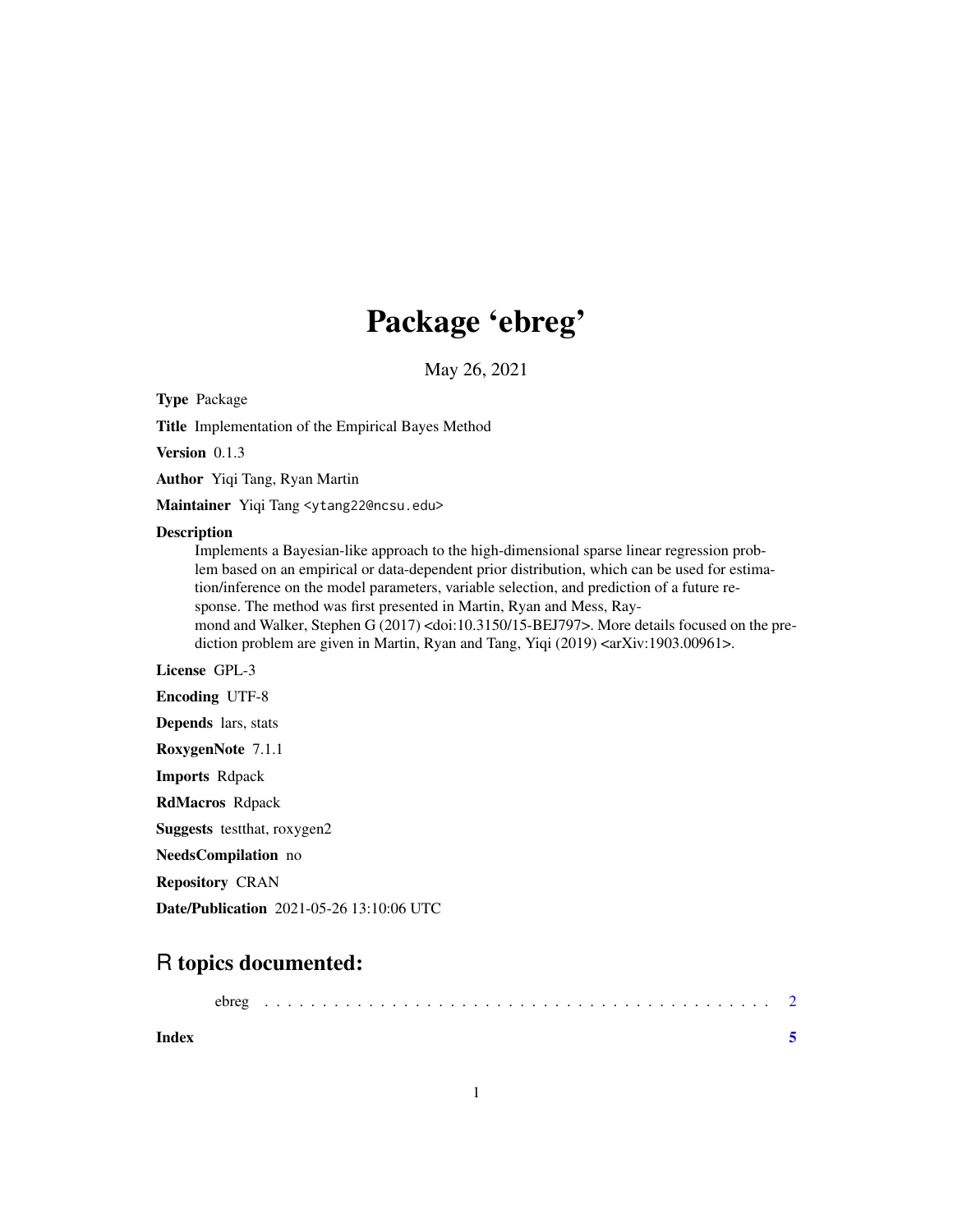<span id="page-1-0"></span>ebreg *Implements the empirical Bayes method in high-dimensional linear model setting for inference and prediction*

#### Description

The function ebreg implements the method first presented in Martin, Mess, and Walker (2017) for Bayesian inference and variable selection in the high-dimensional sparse linear regression problem. The chief novelty is the manner in which the prior distribution for the regression coefficients depends on data; more details, with a focus on the prediction problem, are given in Martin and Tang (2019).

#### Usage

```
ebreg(
  y,
  X,
  XX,
  standardized = TRUE,
  alpha = 0.99,
  gam = 0.005,sig2,
  prior = TRUE,
  igpar = c(0.01, 4),
  log.f,
  M,
  sample.beta = FALSE,
  pred = FALSE,
  conf. level = 0.95
```
#### Arguments

)

| y            | vector of response variables for regression                                                 |  |  |  |  |  |
|--------------|---------------------------------------------------------------------------------------------|--|--|--|--|--|
| X            | matrix of predictor variables                                                               |  |  |  |  |  |
| XX           | vector to predict outcome variable, if pred=TRUE                                            |  |  |  |  |  |
| standardized | logical. If TRUE, the data provided has already been standardized                           |  |  |  |  |  |
| alpha        | numeric value between 0 and 1, likelihood fraction. Default is 0.99                         |  |  |  |  |  |
| gam          | numeric value between 0 and 1, conditional prior precision parameter. Default<br>is $0.005$ |  |  |  |  |  |
| sig2         | numeric value for error variance. If NULL (default), variance is estimated from<br>data     |  |  |  |  |  |
| prior        | logical. If TRUE, a prior is used for the error variance                                    |  |  |  |  |  |
| igpar        | the parameters for the inverse gamma prior on the error variance. Default is<br>(0.01,4)    |  |  |  |  |  |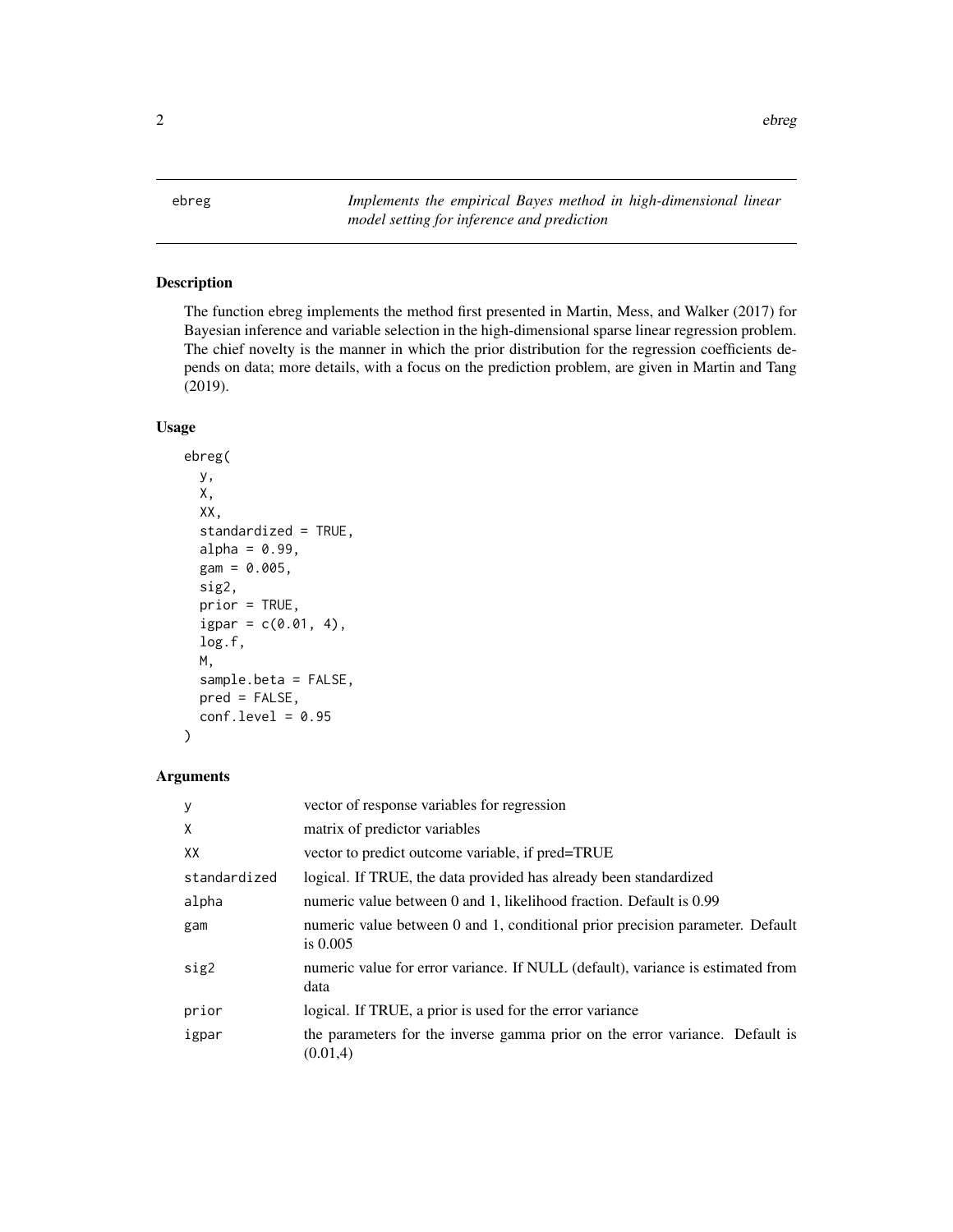| log.f       | log of the prior for the model size                                                                                                                       |
|-------------|-----------------------------------------------------------------------------------------------------------------------------------------------------------|
| М           | integer value to indicate the Monte Carlo sample size (burn-in of size $0.2 * M$<br>automatically added)                                                  |
| sample.beta | logical. If TRUE, samples of beta are obtained                                                                                                            |
| pred        | logical. If TRUE, predictions are obtained                                                                                                                |
| conf.level  | numeric value between 0 and 1, confidence level for the marginal credible inter-<br>val if sample.beta=TRUE, and for the prediction interval if pred=TRUE |

#### Details

Consider the classical regression problem

$$
y = X\beta + \sigma \epsilon,
$$

where y is a n-vector of responses, X is a  $n \times p$  matrix of predictor variables,  $\beta$  is a p-vector of regression coefficients,  $\sigma > 0$  is a scale parameter, and  $\epsilon$  is a *n*-vector of independent and identically distributed standard normal random errors. Here we allow  $p \ge n$  (or even  $p \gg n$ ) and accommodate the high dimensionality by assuming  $\beta$  is sparse in the sense that most of its components are zero. The approach described in Martin, Mess, and Walker (2017) and in Martin and Tang (2019) starts by decomposing the full  $\beta$  vector as a pair  $(S, \beta_S)$  where S is a subset of indices  $1, 2, \ldots, p$  that represents the location of active variables and  $\beta_S$  is the |S|-vector of non-zero coefficients. The approach proceeds by specifying a prior distribution for  $S$  and then a conditional prior distribution for  $\beta_S$ , given S. This latter prior distribution here is taken to depend on data, hence "empirical". A prior distribution for  $\sigma^2$  can also be introduced, and this option is included in the function.

#### Value

A list with components

- beta matrix with rows containing sampled beta, if sample.beta=TRUE, otherwise NULL
- beta.mean vector containing the posterior mean of beta, if sample.beta=TRUE, otherwise NULL
- ynew matrix containing predicted responses, if pred=TRUE, otherwise NULL
- ynew.mean vector containing the predictions for the predictor values tested, XX, if pred=TRUE, otherwise NULL
- S matrix with rows containing the sampled models
- incl.prob vector containing inclusion probabilities of the predictors
- sig2 estimated error variance, if prior=FALSE, otherwise NULL
- PI prediction interval, confidence level specified by the user, if pred=TRUE, otherwise NULL
- CI matrix containing marginal credible intervals, confidence level specified by the user, if sample.beta=TRUE, otherwise NULL

#### Author(s)

Yiqi Tang Ryan Martin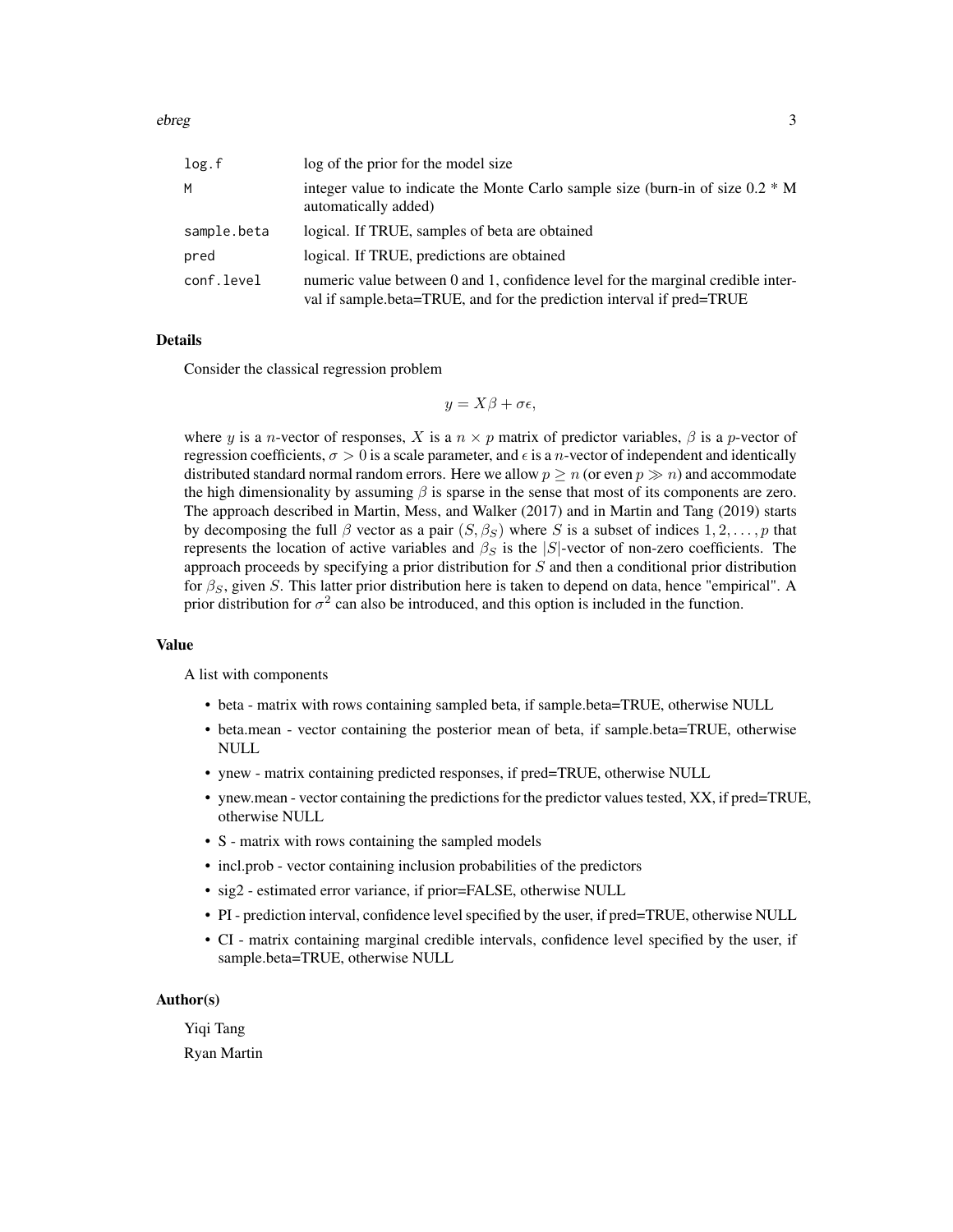#### References

Martin R, Mess R, Walker SG (2017). "Empirical Bayes posterior concentration in sparse highdimensional linear models." *Bernoulli*, 23(3), 1822–1847. ISSN 1350-7265.

Martin R, Tang Y (2019). "Empirical priors for prediction in sparse high-dimensional linear regression." *arXiv preprint arXiv:1903.00961*.

#### Examples

```
n <- 70
p <- 100
beta \leftarrow rep(1, 5)
s0 <- length(beta)
sig2 <- 1
d \leq -1\log.f \leq f function(x) -x * (\log(1) + 0.05 * \log(p)) + \log(x \leq n)X <- matrix(rnorm(n * p), nrow=n, ncol=p)
X.new <- matrix(rnorm(p), nrow=1, ncol=p)
y <- as.numeric(X[, 1:s0] %*% beta[1:s0]) + sqrt(sig2) * rnorm(n)
o<-ebreg(y, X, X.new, TRUE, .99, .005, NULL, FALSE, igpar=c(0.01, 4),
log.f, M=5000, TRUE, FALSE, .95)
incl.pr <- o$incl.prob
plot(incl.pr, xlab="Variable Index", ylab="Inclusion Probability", type="h", ylim=c(0,1))
```